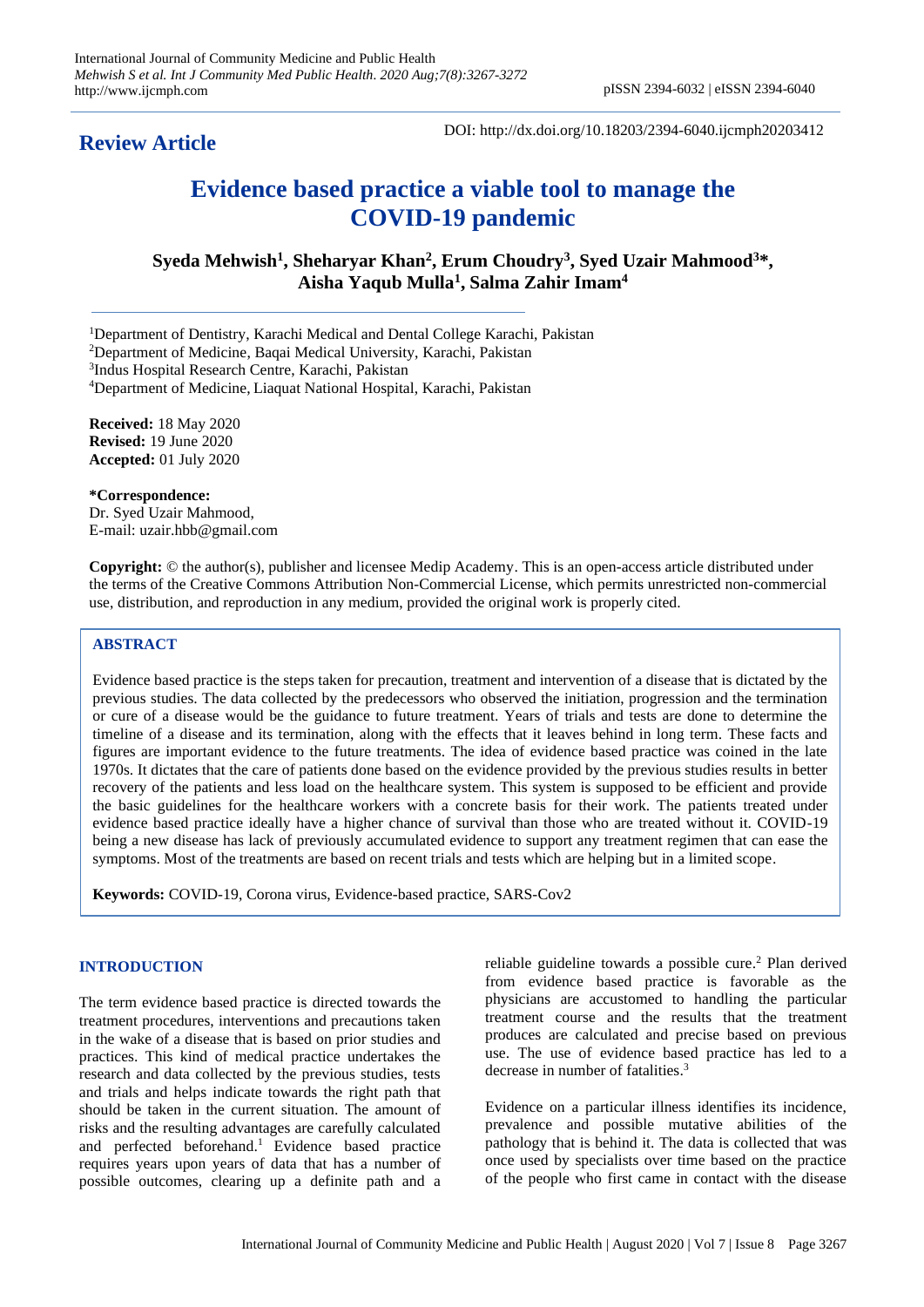and the practices they found to be useful towards developing a possible cure. <sup>4</sup> The trials and tests that they took and the method of therapies they studied and found helpful, all are documented and observed in evidence based practice. Not only their triumphs, but also the routes that led to failures and the trials that worsened the illness are written down and studied by the later generations. In this way, evidence based practice can become a stepping stone in curing any illness.

One of the biggest challenges that epidemiologists face in the initial stages of an epidemic is how to control the spread of the disease as well as provide care to the diseased individuals all while obtaining a cure. For this reason, in cases involving pathogens that are recurrent like the influenza virus, treatment planning is done based on the previous literature. <sup>5</sup> These viruses became a seasonal illness and every year a number of people lose their lives to them. Evidence based practice for these diseases provides better groundwork that leads to improved results in the infected population and lowers mortality rate. 4

# **EVIDENCE BASED PRACTICE IN THE ERA OF COVID-19**

Such practices mentioned above needs to be applied to COVID-19 which is a viral infection, primarily targets the respiratory organs. The infectious agent that is responsible for this disease is a novel coronavirus called severe acute respiratory syndrome coronavirus-2 (SARS-CoV-2), such a variant of coronavirus has never been reported in human history before. The virulence and spread of the disease is very high, a single person infected with COVID-19 can infect 3 people on average and this number can go higher. The fatality rate for this infection is below 4% but varies based on various countries, like in the US, the fatality rate is about 5.6% while in Italy, it is 13.3%. <sup>6</sup> Though the general fatality rate might not be higher than 4% (3.5%) on average, this virus being highly virulent and spreading at an exponential speed makes it difficult for the healthcare systems to handle the surge of infected patients. <sup>7</sup> COVID-19 is a disease affecting respiratory airways of the infected individual which can develop into viral pneumonia that can worsen into severe acute respiratory distress syndrome. 8

Affected individuals can spread the disease during the incubation period, while they remain asymptomatic. About 80% of the individuals receive mild symptoms only and only 13.8% develop severe symptoms, like pneumonia. About 18% find the need to get hospitalized and of those only 4.7% develop a critical illness, like acute respiratory distress syndrome (ARDS) and need mechanical ventilation. <sup>9</sup> The percentage might not seem high but the number that this percentage denotes are tens of thousands of people. For example the number of case fatalities in the US with the rate of fatality being 5.6% is 53,418 as of 26th April 2020, while the infected individuals in total are 954,000.<sup>10</sup>

The healthcare systems are overwhelmed with such a high number of patients coming in and increasing exponentially everyday resulting in the facilities not being able to keep up. This surge in numbers not only means an inadequate patient to healthcare provider ratio but also means putting a stress on hospital resources, the lack of Personal Protective Equipment (PPE), overworked staff and depleted supplies all add up to a downward spiral of the healthcare system, predicting to a possible collapse of the systems when it is needed the most.

#### **EVIDENCE FOR THE CLINICAL FEATURES OF COVID-19**

Various symptoms have been identified along the timeline of the disease. The most common symptoms are fever, cough, sore throat, fatigue, breathlessness and headache. Some patients who are COVID-19 positive are found to be complaining about new found loss of sense of smell (anosmia) and taste (aguesia). Along with these, some patients have come up with gastrointestinal symptoms like diarrhea and some with hematological symptoms like blood clots in a number of recent studies. A study conducted that consisted of 7736 patients in various hospitals of Wuhan, China, concluded that out of total, 88.7% patients developed a fever during the course of disease, 67.8% develop dry cough, 5.0% had diarrhea as a symptom.<sup>11</sup>

The more severe symptoms include a viral pneumonia with broken glass opacity in the CT scans. Around 86.2% of the CT scans were not normal upon admission and around 56.4% develop bilateral patchy showing of ground glass opacity. These were the cases that had developed a severe disease. Pneumonia develops after about 4 days of hospital admission in patients who show signs of deterioration of condition. If the condition progresses towards a critical one, these patients develop severe acute respiratory distress syndrome (ARDS) after 8-10 days of hospital admission. 12

Recent reports have shown a surge in strokes among young and middle aged patients having positive COVID-19 their hematological studies show presence of blood clots due to the viral infection.<sup>13</sup> Although it is majorly a respiratory infection, however, due to the viral nature of infecting through ACE2 receptors, which are also present in endothelial lining. As these viral particles damage the endothelial lining which in turn causes inflammation, Von Willebrand's factor is released into the blood stream. Von Willebrand's factor is suspected to be the cause of increased coagulation of the blood and blood clots. 14

Some patients have found to be having neurological symptoms who are COVID-19 positive at the hospitals. Though these symptoms are less common, a study found that out of 214 patients admitted to the hospital, the ones who had severe symptoms of the disease (about 45.5%) were more likely to have neurological symptoms, such as acute cerebrovascular disease in 5% of the patients,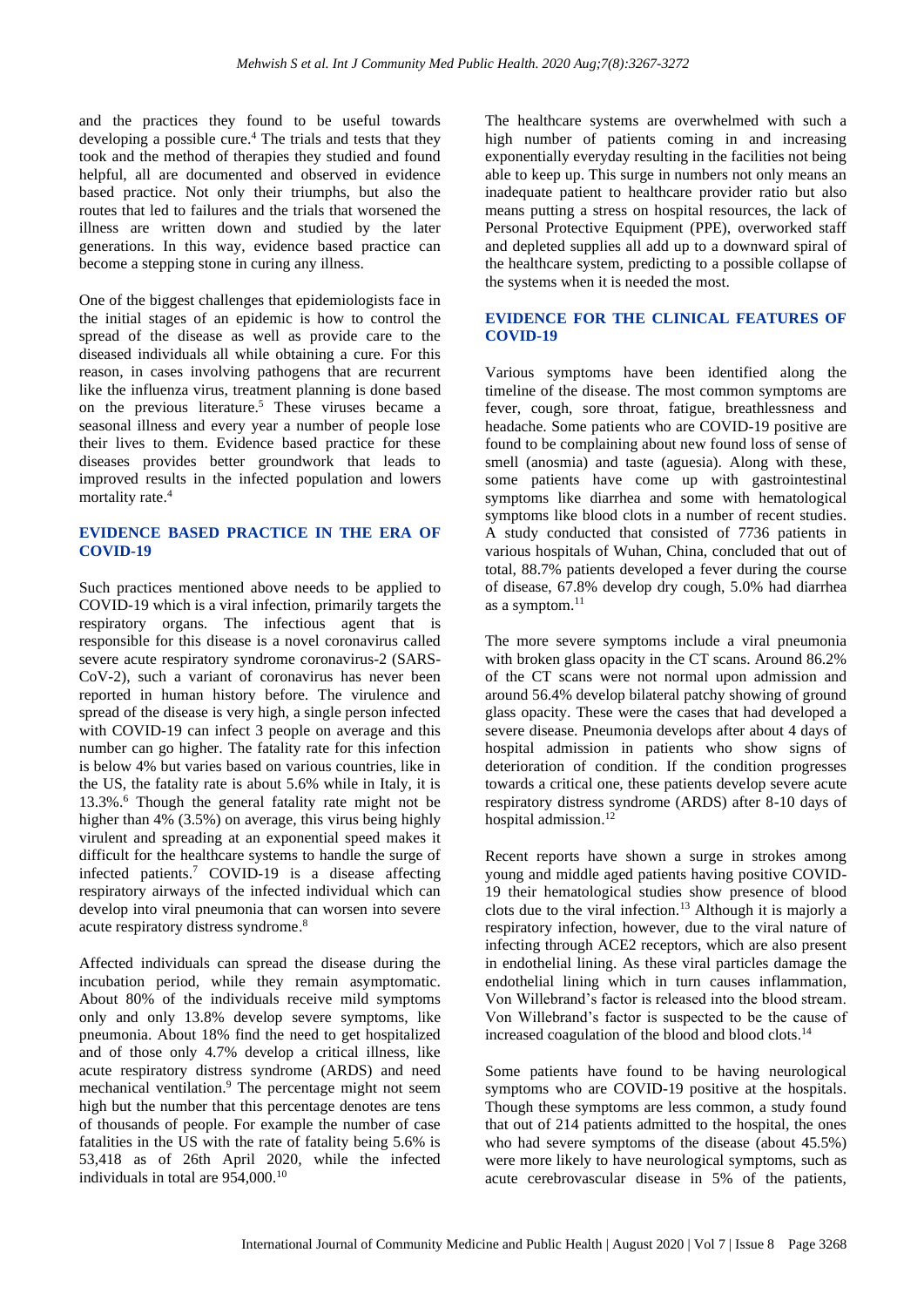impaired consciousness in 14%, and skeletal muscle injury in 17% of them. 15

## **EVIDENCE FOR THE SPREAD AND TRANSMISSION OF COVID-19**

Initially, it is speculated that the virus entered a human via bat, presumably by the consumption of an infected bat.<sup>8</sup> SARS-CoV-2 belongs to the family of viruses called Coronaviridae, the other two viruses that caused infections of large proportions, belonging to the same family SARS-CoV-1 which caused widespread infections in 2002 and Middle Eastern Respiratory Stress Coronavirus MERS-CoV which caused infection in Middle East during 2012, also originated from bats and camels respectively and infected humans. <sup>16</sup> It was first reported in the wildlife animals' market used to trade while animals in the Chinese city of Wuhan in December of 2019 while China alerted the World Health Organization (WHO) regarding the detection of this pathogen by January 1st 2020. That was the time of Chinese New Year and a considerable number of people migrated to their homeland from various parts of the world. Unknowingly coming in contact with the deadly virus, some of them escaped the screenings and spread the virus to other parts of the world as well. The city of Wuhan was put under a lockdown on 11 January 2020 but the virus had escaped the borders already.<sup>17</sup>

The disease then spread to exponential numbers and in just 5 months the numbers have exceeded well beyond 3 million mark with just over a million who have died. The disease has been identified to spread via respiratory droplets of an infected individual whether the patient is symptomatic or asymptomatic. The virus is evidently present in the airways of the infected individual as well as their blood. Coming in contact with the exhaled air from such an individual leads to the spread on infection to healthy ones.<sup>18</sup>

It is also mentioned in studies that the viral particle stays stable for about 4 hours in after being ejected in air. The virus can be found viable on the surfaces such as plastic, glass, steel and wood ranging from 2 to 4 days depending on the material. Therefore, not maintaining hand hygiene is also one of the major reasons of the spread of this disease. Mistakenly touching the face, nose or eyes after touching a contaminated surface will cause the individual to get infected.<sup>19</sup>

### **EVIDENCE FOR THE PECULIAR NATURE OF THE PATHOGEN**

The viral pathogen itself does not differ much from its sister viruses, SARS-CoV-1 and MERS-CoV in structure and nature as well as origin. All these viruses are introduced to human populations from animal species like bats for both SARS viruses and camels for MERS-CoV. While SARS-CoV-2 is thought to have mutated from bat to human virus however, one thing that is astonishingly

different is the case fatality rate of all these. $8$  For SARS-CoV-1, which was responsible for an outbreak in 2002 that lasted till June 2003, it was 9.6%, while for MERS-CoV that had an outbreak in 2012 in Saudi Arabia, it was 34.4%. SARS-CoV 2 has a fatality rate of about 3.5% on average which is much lower than its predecessor.<sup>10</sup>

SARS-CoV-2 is different in terms of spread of infection from SARS-CoV-1 or MERS-CoV. For both of those viruses, the carrier state is not infective and the spread can be limited by separating the infected individuals from the rest. However, for SARS-CoV-2, even during asymptomatic periods of infection, the infected individual spreads the virus to the healthy ones.<sup>20</sup>

## **EVIDENCE SUPPORTED SAFETY MEASURES AGAINST COVID-19**

By looking at its mode of transmission and the data supporting that claim, the WHO has advised the act of "social distancing" to be of utmost importance in controlling the spread. <sup>21</sup> The countries that are most heavily affected by this virus have gone into an indefinite lockdown which refrains most businesses to be open as long as the number of people being affected diminishes. The practice of self-quarantine and social distancing has been advised in order to lower the number of people in general leaving their homes. Such actions by the authorities in prohibiting social calls and interactions of many within closed quarters are thought to lower the spread of infection by decreasing physical contact. Social distancing and self-quarantine helped in the control of the disease spread in the city of Wuhan, China, after over two months long hiatus in social activities as per government's commands. Therefore, it is thought to be one of the solutions in effectively minimizing the spread of the infection.<sup>22</sup>

As for the doctors and medical staff as well as the security forces that are deployed to assess and control the said situation, it is advised to always wear N-95 respirators.<sup>23</sup> Regular surgical masks lack a sieve small enough to filter out the viral particles that are reported to be 8 to 12 nm small.<sup>24</sup> For the medical staff directly in contact with the patients of COVID-19, it is advised to wear personal protective gear with a face shield, gloves and a gown that covers the body from head to toe. The patients are advised to be put into isolation whether it be in a negative pressure room or otherwise.<sup>25</sup>

It is suggested for the general public to maintain a strict hand hygiene. Washing hands for at least 20 seconds with soap and water is recommended to protect from a possible infection by hand. The instructions also dictate that it is essential to keep the hands away from eyes, nose, and oral areas as these are the possible routes of the spread of infection. It is recommended as well to don a facial mask for the general public, be it a cloth mask or a piece of scarf. This will limit the spread of the virus from asymptomatic individuals as well who remain undetected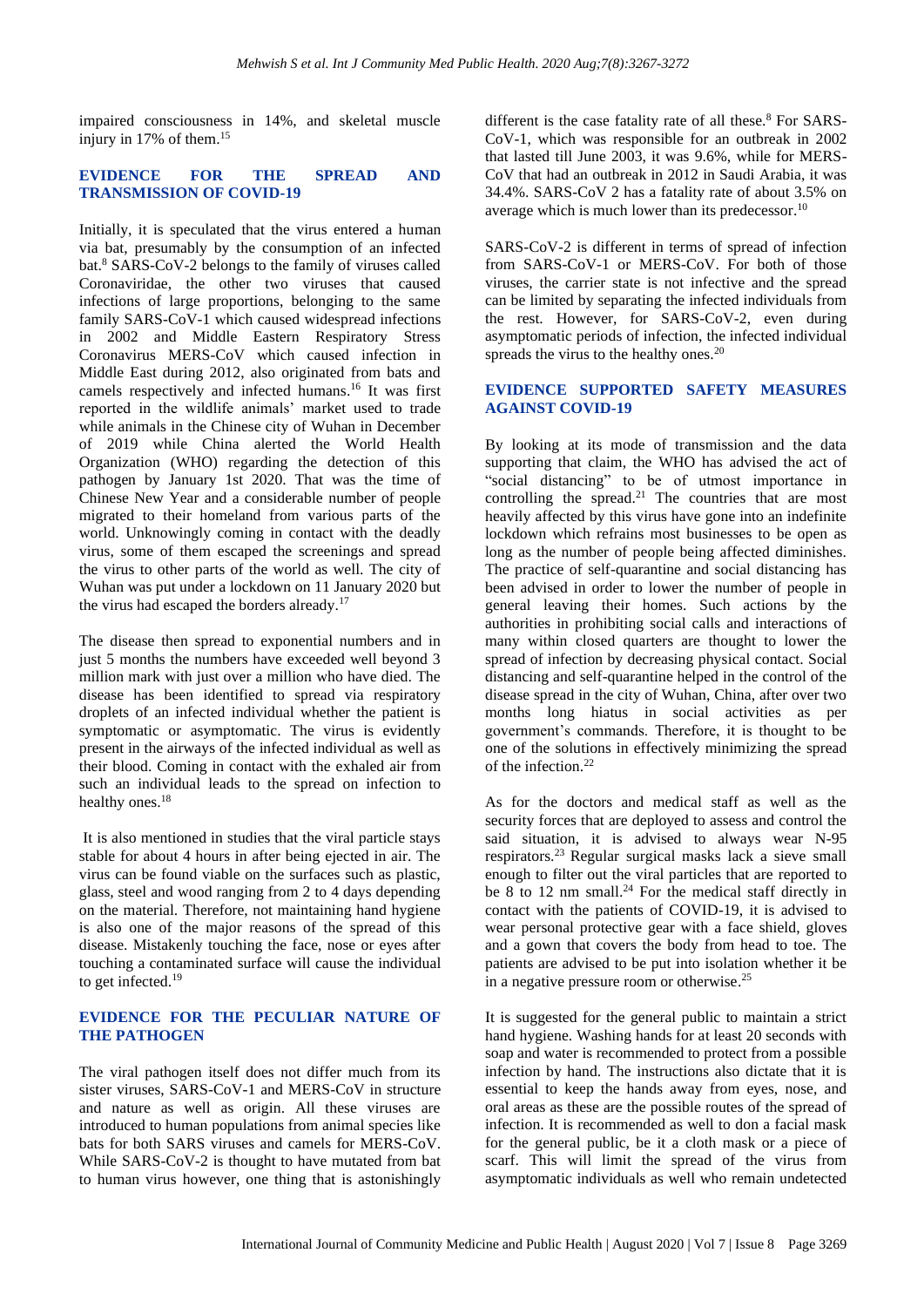UNICEF has given proper guidelines as to how one can maintain better hygiene at personally and keeping a clean environment at home as well.

#### **INTERVENTIONS TESTED AND TRIED TO CURE COVID-19**

This novel coronavirus has never before found or tested in the documented human history. Some of its features resemble the family of viruses that it belongs to but most harmful of its characteristics are markedly different from any virus that has ever infected a large number of people or has caused a pandemic. This is why the interventions taken to cure COVID-19 are mostly trial based and there is little data present that supports any outcome. There have been a number of drugs and drug cocktails tested in the past 4 months since the outbreak; however no drug has been put to randomized double blind trials. There is no FDA approved drug available to cure this disease as of vet. $^{26}$ 

The tuberculosis vaccine, called as BCG vaccine is being considered as a possible prophylactic treatment. It will not provide specific immunity against the virus of COVID-19, however, it is thought to spike up the innate immunity which will in turn help fend off the initial onset of the infection. The healthcare professionals and the caretakers at home who are in direct contact with the patients of COVID-19 are thought to be the candidates for this prophylactic measure. $27$ 

Passive immunity is one of the suggested treatments for either prophylactic use or to treat the illness of COVID-19. The procedure of using a healthy patient's plasma with the required antibodies, in the case of COVID-19, the antibodies against SARS-CoV-2, is termed as passive immunity. The patients who have recovered from the disease will be needed to donate their blood plasma for the treatment to work. For the treatment of COVID-19, Palivizumab antibody titre is given.<sup>28</sup>

A number of drugs have been tested that have shown some promising results on a smaller scale. One of those drugs is chloroquine, an antimalarial drug that has been in use for decades. This drug was tested as a Zinc Ionophore in the body that facilitated zinc absorption into the cells. Zinc has been known to disrupt the activity of viral RNA being assimilated and expressed by a human cell at the stage of transcription, hence, even if the virus enters the body, it will not be able to replicate and harm the patient. <sup>29</sup> Various studies have been conducted to compare the test results and to see if the drug can be used to treat the disease. A recent study however, found out that in older patients, chloroquinolone increased the number of people deceased after the administration of this drug to treat COVID-19. Canada has recently sounded an alert against the use of this drug outside of physician's prescription as one of the serious adverse effects include cardiac arrhythmias.<sup>30</sup>

The drug tocilizumab, an immunosuppressant which is included in the treatment course of rheumatoid arthritis has also shown promise. An Italian doctor affected with the viral infections showed some improvements after taking the medicine and his oxygen saturation was reported to improve after administration of this drug.<sup>31</sup> It works by the blockade of pro-inflammatory IL-6 at binding sites and helps in the reduction of uncontrolled inflammation. FDA has approved the Phase 3 clinical trials of this drug as well. 32

Ivermectin is another anti parasitic drug that showed promise in the fight against COVID-19. The tests were done on the patients on ventilators in the US. The mortality rate of the ones treated with Ivermectin reduced to 7.3% while the ones who were not given this drug, the mortality rate stayed at 21.3%. The overall mortality rate also improved after the administration of ivermectin by reaching 1.3% as opposed to the rate of 8.7% for the ones not treated with the drugs. <sup>33</sup> Evidence suggests that this drug is capable of eliminating the virus in mere 48 hours from the system. However, the safety of this treatment is still under question. <sup>40</sup> WHO has claimed that this drug is not used enough in order to yield a definitive result, however much beneficial it has proven to be in the current situation.

Another celebrated drug that has shown some positive results is remdesevir. This drug is an antiviral drug that inserts itself into the viral RNA and terminates its progression inside the human body 34. This drug has shown promise in recent trials. A randomized trial which was double blind and placebo controlled was conducted in 10 hospitals of China showed that the patients showed better recovery rates after 12 days of being hospitalized.<sup>36</sup>

Recent trials of dexamethasone in patients needing supplemental oxygen have shown remarkable results against Covid-19. According to WHO, the drug is included in life saving medicine against Covid-19 and it can decrease the mortality to a third of total. The patients treated with Dexamethasone, an anti-inflammatory agent, show improved oxygen saturation and an overall decrease in the inflammatory symptoms.<sup>37</sup>

# **IMPORTANCE OF EVIDENCE BASED PRACTICE IN THE ERA OF COVID-19**

There is no concrete evidence that can lead the practitioners towards a single direction with success as a goal. However, every day new researches emerge and the death tally keeps on rising. The number of recovered individuals is also high, well over a million individuals have recovered till June 18, 2020 and the rate of infection is not slowing down. The studies conducted for prevention and cure of COVID-19 produce different data every day.<sup>5</sup> There is little prior accumulated evidence on which any mode of treatment can be based. There is very limited data on studies that can help in assessing the situation or make any predictions that can be supported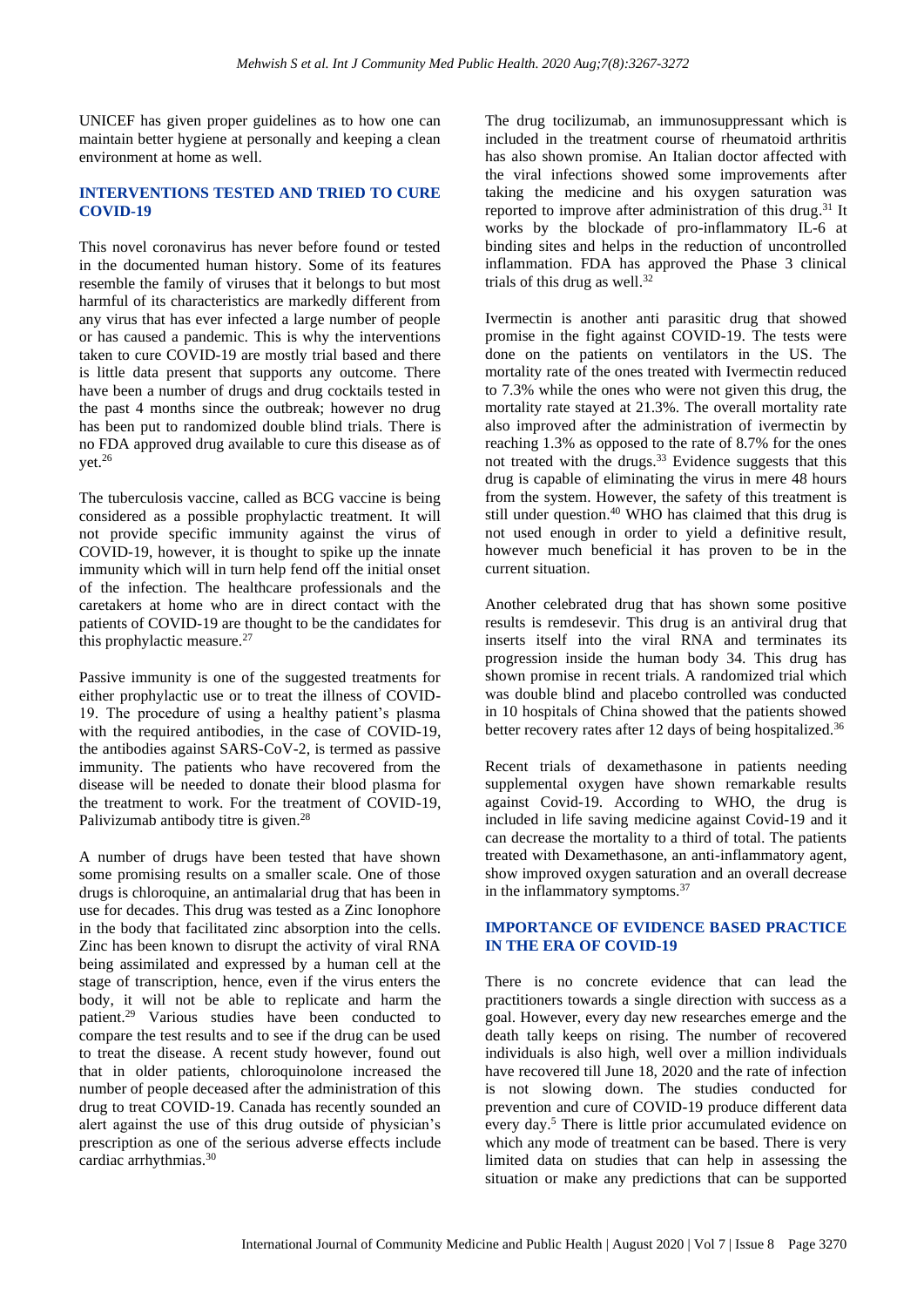by the evidence. The medicine and the route of prevention are evaluated regularly and tested to find if they really are helpful in providing the cure. <sup>38</sup> Hence, there is a severe lack of evidence that can back up any treatment modality in the case of COVID-19. Even after strict lockdowns and social distancing, the people who don't mind those rules are becoming a vector for the spread of the disease. This in itself is becoming a huge issue as the healthcare systems throughout the world are working at their 100% and more burden can cause them to collapse. Right now, the major aim of most institutions is to lower the number of infections so that the people coming into the hospitals with symptoms or severe illness can be dealt with efficiently, otherwise called as "flattening the curve" of the number of cases reported each day.<sup>39</sup>

The data, however, that has been collected over the past few months has proven to be a basis for the treatments that are undergoing right now. The evidence that has been collected in this very short while has proven to be of much use in alerting the masses of the gravity of this situation and so, it has helped in preventing the spread by the general alerts of social distancing. The number of people potentially coming in contact with the pathogen has decreased and therefore, less number of people are getting sick. This has been the most effective mode of controlling the spread of the disease thus far.

#### *Limitation due to lack of evidence*

Due to a general lack of evidence, the procedures that should have moved faster have been slowed down. The modes of treatment have been limited and the drug trials are taking long. In the past 4 months only, a huge amount of data has been accumulated that has helped in the treatment and control of the disease, however, the overall result is still not good enough.

The procedures that could have taken a shorter period of time have gone on longer which is costing us lives every day. The fact that this virus spreads even during incubation period or even if the patient is symptomless, came out later than it should have. <sup>40</sup> This fact caused the spread of the virus from the borders outside of china and the people who stayed asymptomatic never realized that they are becoming a vector for the spread of a deadly pandemic. This was due to the lack of evidence regarding the way COVID-19 spread and caused infection. Another example would be the stability of viral particles outside of the human body for extended periods of time. The fact that it survives on surfaces like plastic, paper, glass, and that it stays suspended in air for about 3 to 4 hours, all these evidences came in after the infection had already spread to multiple countries throughout the world. This became a huge handicap in containing the spread and caused a lag in the primary mode of prevention of this disease.

#### **CONCLUSION**

To say that the lack of evidence has hindered effective management against COVID-19 would be an understatement. However, the scientific community is doing every possible endeavour to make sure that they collect enough data in time so that more people can be saved. There is a lack of evidence and data which can direct us in the right path towards salvation, but this gap is continuously being filled each day and the trials are giving more and more results as time passes by. However, it can be safely stated that by employing the methods of evidence based practices we can improve our future management of such situations.

*Funding: No funding sources Conflict of interest: None declared Ethical approval: Not required*

#### **REFERENCES**

- 1. Harris C, Carson G, Nair H. An evidence-based framework for priority clinical research questions for COVID-19. J Glob Health. 2020;10(1):011001.
- 2. Nicole W. Coronavirus cancellations show evidence-based decisions are rare during epidemics. Available at: https:// www. theverge. com/ 2020/2/14/21136819/coronavirus-mwc-meetingscanceling -face-masks-evidence-risk. Accessed on 12 February 2020.
- 3. Trisha G. Evidence based medicine: a moment in crisis. BMJ. 2014;348:3725.
- 4. Peeri NC, Shrestha N, Rahman MS, Zaki R. The SARS, MERS and novel coronavirus (COVID-19) epidemics, the newest and biggest global health threats: what lessons have we learned? Int J Epidemiol. 2020;22:33.
- 5. Simonsen L, Taylor RJ, Viboud C, Miller MA, Jackson LA. Mortality benefits of influenza vaccination in elderly people: an ongoing controversy. Lancet Infect Dis. 2007;7(10):658-66.
- 6. Worldometer. Available at: Worldometer. com.Https://www.worldometers.info/coronavirus/co untry/italy/. Accessed on 26 March 2020.
- 7. Epidemiology working group for NCIP epidemic response, Chinese center for disease control and prevention. The epidemiological characteristics of an outbreak of 2019 novel coronavirus diseases (COVID-19) in China. Zhonghua Liu Xing Bing Xue Za Zhi. 2020;41(2):145-51.
- 8. Zhou P, Yang XL, Wang XG, Hu B, Zhang L, Zhang W. A pneumonia outbreak associated with a new coronavirus of probable bat origin. Nature. 2020;4(87):71-9.
- 9. Majority of coronavirus cases are mild. Available at: https://www.statista.com/chart/20856/coronaviruscase-severity-in-china/. Accessed on 12 April 2020.
- 10. Centers for disease control. Available at: https:// www.cdc.gov/coronavirus/2019-ncov/COVID-data/ covidview/index.html. Accessed on 26 April 2020.